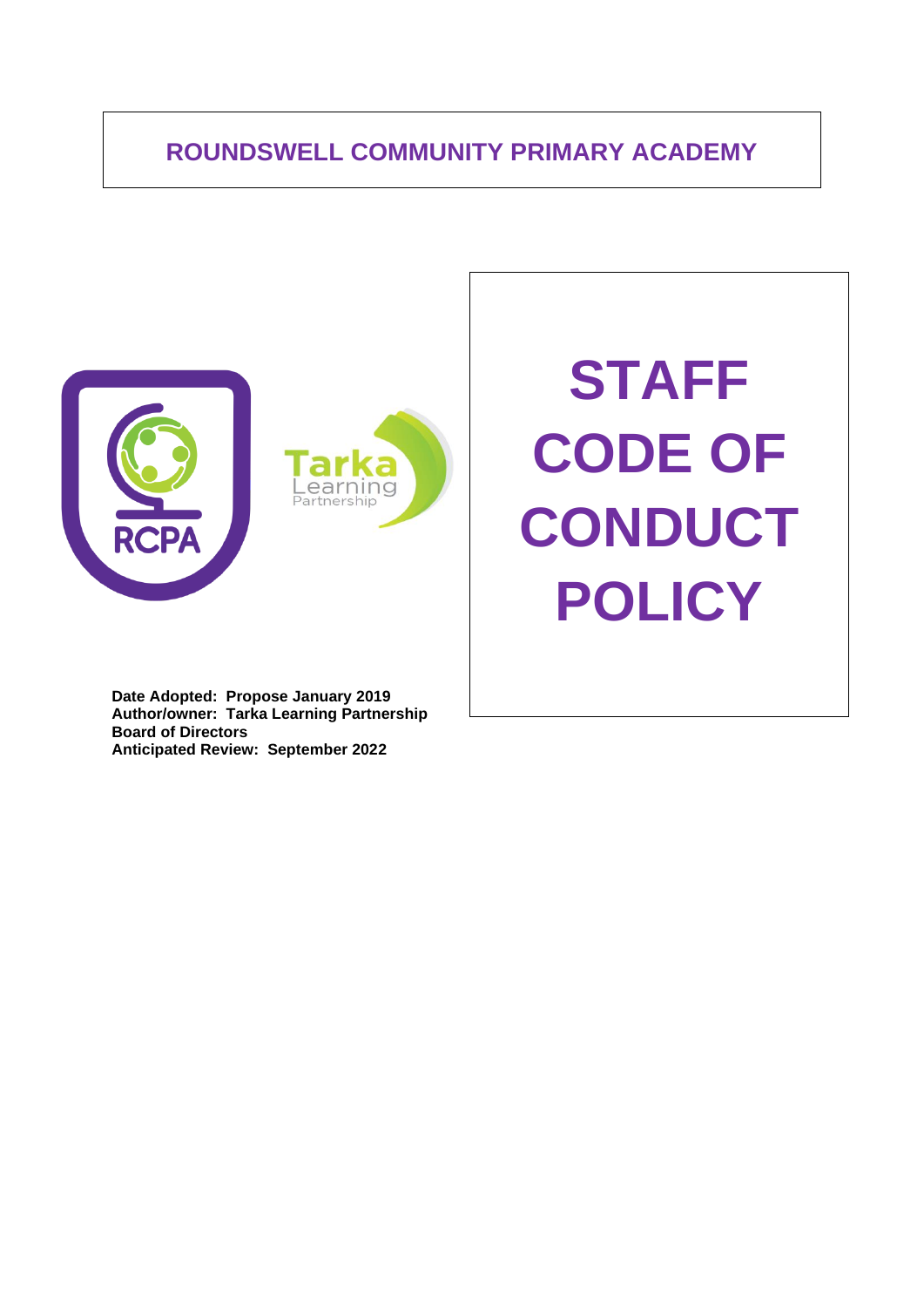# **CONTENTS**

|                                                       |                                            | Page           |  |
|-------------------------------------------------------|--------------------------------------------|----------------|--|
| 1.                                                    | Compliance                                 | 3              |  |
| 2.                                                    | <b>Disciplinary Action</b>                 | 3              |  |
| 3.                                                    | Setting an Example                         | 3              |  |
| 4.                                                    | Safeguarding Pupils                        | 4              |  |
| 5.                                                    | Relationships with Pupils                  | 5              |  |
| 6.                                                    | Professional Relationships with Colleagues | 5              |  |
| 7.                                                    | Honesty and Integrity                      | 5              |  |
| 8.                                                    | <b>Conduct Outside of Work</b>             | 6              |  |
| 9.                                                    | Employment Outside of the Academy          | 6              |  |
| 10.                                                   | E-Safety and Internet Use                  | 6              |  |
| 11.                                                   | Confidentiality                            | $\overline{7}$ |  |
| 12.                                                   | Dress and Appearance                       | 8              |  |
| 13.                                                   | Adopt the Policy                           | 8              |  |
| 14.                                                   | Consultation                               | 8              |  |
| <b>Appendix 1</b>                                     |                                            |                |  |
| Examples of Acceptable Behaviour                      |                                            |                |  |
| Examples of Unacceptable Behaviour                    |                                            |                |  |
| <b>Standards Expected of Employees</b>                |                                            |                |  |
|                                                       |                                            |                |  |
| <b>Appendix 2</b>                                     |                                            |                |  |
| Relationships with pupils outside of work declaration |                                            |                |  |
| <b>Appendix 3</b>                                     |                                            |                |  |
| <b>Confirmation of Compliance</b>                     |                                            |                |  |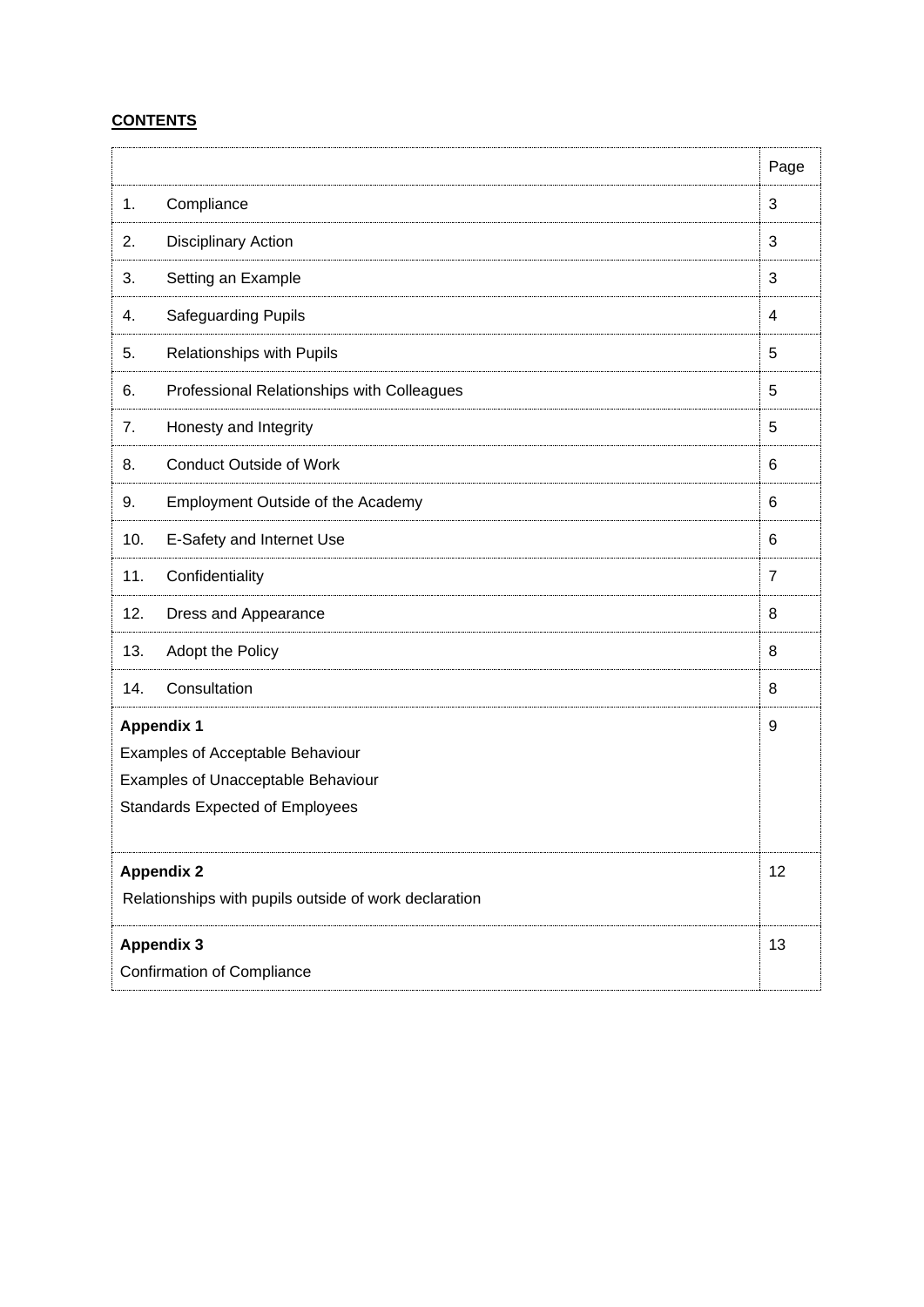## **Objective, Scope and Principles**

This Code of Conduct is designed to give clear guidance on the standards of behaviour all employees are expected to observe. Employees working within Tarka Learning Partnership and in **Roundswell Community Primary Academy** are role models, are in a position of influence and must demonstrate behaviour that sets a good example to all the pupils within the academy. As a member of a school community, every employee has an individual responsibility to maintain their reputation and the reputation of the academy, whether inside or outside working hours.

In adopting this policy, the Academy is committed to working towards creating a working environment in which all employees are treated fairly, with dignity and respect and where unacceptable behaviour will not be tolerated.

This Code of Conduct applies to all employees. This Code of Conduct does not form part of the contract of employment.

Casual and self-employed workers, agency staff and volunteers working in the academy would also be expected to observe the standards of behaviour set out in this document.

In addition to this Code of Conduct, all employees engaged to work under Conditions of Service for Schools Teachers have a statutory obligation to adhere to the most recent 'Teachers' Standards' and in relation to this policy, Part 2 of the Teachers' Standards - Personal and Professional Conduct.

#### **1. Compliance**

Employees must familiarise themselves and comply with all academy policies and procedures.

Employees must complete the form in Appendix 3 to confirm they have read, understood and agreed to comply with the Code of Conduct. This form should then be signed and dated as part of the Academy's induction processes.

#### **2. Disciplinary Action**

Employees should be aware that a failure to comply with this Code of Conduct could result in disciplinary action including but not limited to dismissal.

## **3. Setting an Example**

- 3.1 This Code helps all employees to understand what behaviour is and is not acceptable. Regard should be given to the disciplinary rules set out in the Academy Disciplinary Policy and Procedure.
- 3.2 Employees must not discriminate, harass or victimise someone because they have or are perceived to have a protected characteristic as defined by the Equality Act 2010 or are associated with someone who has a protected characteristic. Protected characteristics are: -
	- age
	- disability
	- gender reassignment
	- marriage and civil partnership
	- pregnancy and maternity
	- race
	- religion of belief
	- sex
	- sexual orientation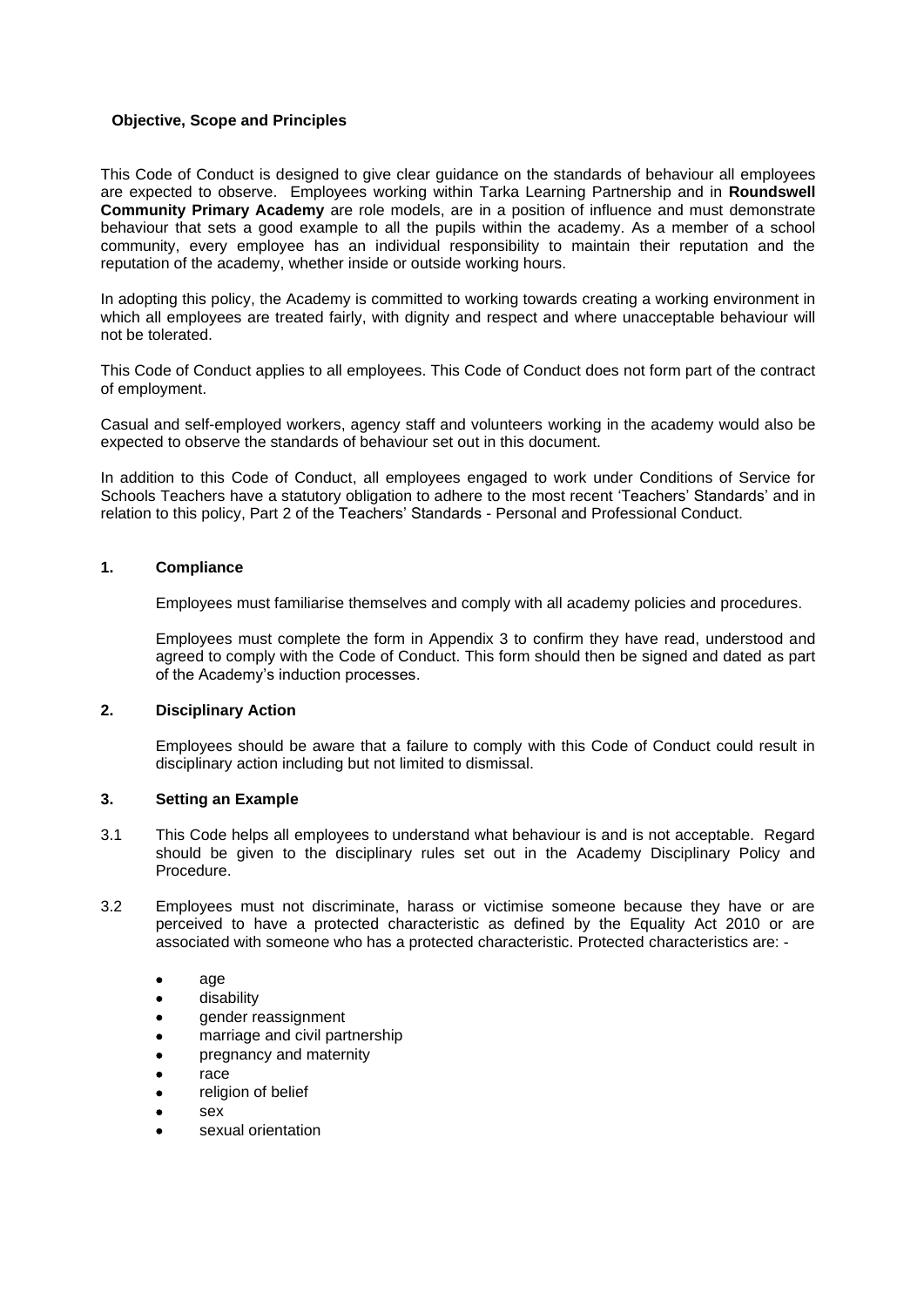- 3.3 Employees must set good examples of behaviour and demonstrate high standards of conduct in order to encourage our pupils to do the same. Standards expected of employees can be found in Appendix 1.
- 3.4 Employees must avoid using inappropriate or offensive language at all times.
- 3.5 Employees must avoid putting themselves at risk of allegations of abusive or unprofessional conduct.

## **4. Safeguarding Pupils**

- 4.1 Employees have a duty to safeguard pupils from physical abuse, sexual abuse, emotional abuse, verbal abuse and neglect.
- 4.2 The duty to safeguard pupils includes the duty to report concerns about a pupil or colleague to the Designated Safeguarding Officer (DSO) for Child Protection.
- 4.3 Employees must make themselves aware of the name of the academy's current DSO. This information is available on notice boards in the staffroom and around the academy.
- 4.4 Employees must take reasonable care of pupils under their supervision with the aim of ensuring their safety and welfare.
- 4.5 Employees must never promise a pupil that they will not act on information that they are told by the pupil.
- 4.6 Employees are provided with access to the academy's Child Protection Policy and Whistleblowing Procedure and must become familiar with these documents.
- 4.7 Employees are provided with a personal copy of the DfE Statutory Guidance Document 'Keeping children safe in education' and must read the document.
- 4.8 Employees are provided with a personal copy of the 'Guidance for Safer Working Practice for Adults who work with Children and Young People in Education Settings' and must read the document.

#### **5. Relationships with Pupils**

- 5.1 Employees must declare any relationships that they may have with pupils outside of the academy where they have entered into a commercial arrangement such as private tutoring or are in receipt of payment via a third party for an activity in which a pupil is participating, such as a paid coach for a sports club. A declaration form is available at Appendix 2 of the document.
- 5.2 Physical relationships with pupils, regardless of their age, are strictly forbidden and may lead to a criminal conviction. This may also apply to former pupils and advice must be sought before commencing any such relationship.
- 5.3 Employees must treat pupils with respect and dignity and must not demean or undermine them, their parents or carers, or work colleagues.
- 5.4 Employees must not behave in a way that may be perceived as sarcastic, nor should they make jokes at the expense of pupils, embarrass or humiliate pupils, discriminate against or favour pupils.

#### **6. Professional Relationships with Colleagues**

6.1 Employees must help create a positive working environment and behave in a manner which ensures and promotes acceptable behaviour. Examples of acceptable behaviour and unacceptable behaviour can be found in Appendix 1.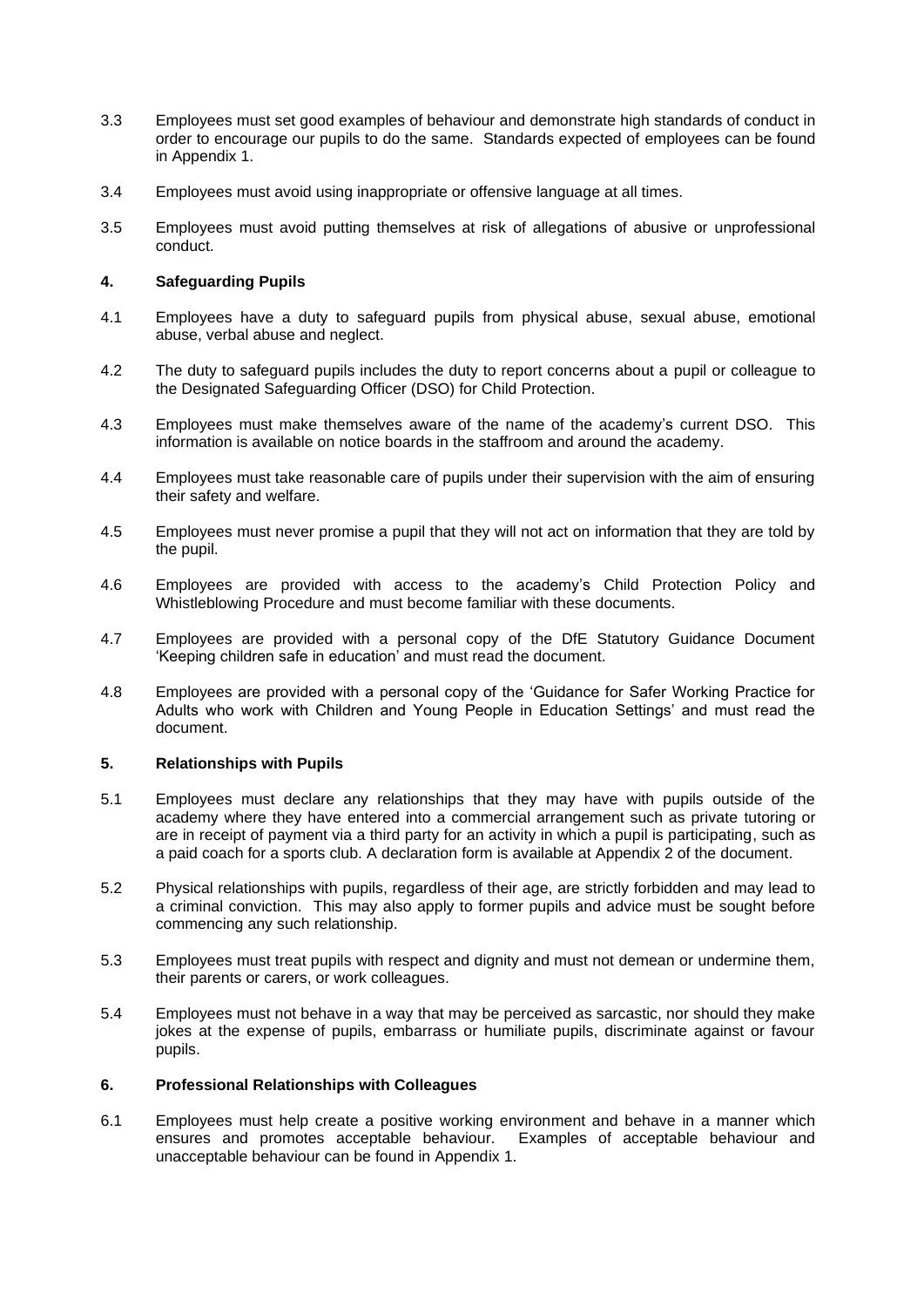6.2 Employees must strive toward and promote harmonious and professional relationships with all colleagues. It is understood that, at times, differences of opinions can occur and at such times it is expected that employees will attempt to resolve matters informally in the first instance unless they feel unable to do so in which case, they should refer the matter to their line manager.

## **7. Honesty and Integrity**

- 7.1 Employees must maintain high standards of honesty and integrity in their work. This includes the handling and claiming of money and the use of academy property and facilities.
- 7.2 Employees must comply with the Bribery Act 2010. A person may be guilty of an offence of bribery under this act if they offer, promise or give financial advantage or other advantage to someone; or if they request, agree or accept, or receive a bribe from another person. If you believe that a person has failed to comply with the Bribery Act, you should refer your concerns to the attention of your Headteacher / Chair of Governors.
- 7.3 Employees must not accept gifts or hospitality from suppliers or associates of the academy, with the exception of 'one off' token gifts from parents. Personal gifts from employees to pupils are inappropriate and could be misinterpreted and may lead to disciplinary action. A record will be kept of all gifts received.
- 7.4 Employees must make known to the Headteacher / Governing Body all financial and nonfinancial interests that could bring them into conflict with the academy's interests.
- 7.5 All personal relationships with contractors, or potential contractors should be made known by the employee to the Headteacher / Directors with responsibility for the contract.
- 7.6 Employees must not be involved in any recruitment process if they have a personal relationship with the applicant inside or outside of work.
- 7.7 Without fear of recrimination, employees can report any impropriety or breach of procedures using the process laid out within the Academy's Whistleblowing Policy.

#### **8. Conduct Outside of Work**

- 8.1 Employees must not engage in conduct outside work which could damage the reputation and standing of the academy or the employee's own reputation or the reputation of other members of the academy community.
- 8.2 Criminal offences that involve violence or possession or use of illegal drugs or sexual misconduct will be regarded as unacceptable and dealt with under the Academy's Disciplinary Policy.
- 8.3 Behaviour or activities that have the potential to make employees unsuitable for the role they are employed to perform will be dealt with under the Disciplinary Policy.

## **9. Employment outside of the Academy**

9.1 Employees may undertake work outside of the academy, either paid or voluntary, provided that it does not conflict with the interests of the academy nor be to a level which may contravene the working time regulations or affect an individual's work performance in the academy. In line with the Statement of Particulars, support employees who are employed on or above Grade E must seek the consent of the Headteacher should they wish to take up employment outside the academy.

#### **10. E-Safety and Internet Use**

10.1 Employees must exercise caution when using information technology and be aware of the risks to themselves and others. Regard should be given to the academy's E-Safety and ICT Acceptable Use Policy at all times both inside and outside of work.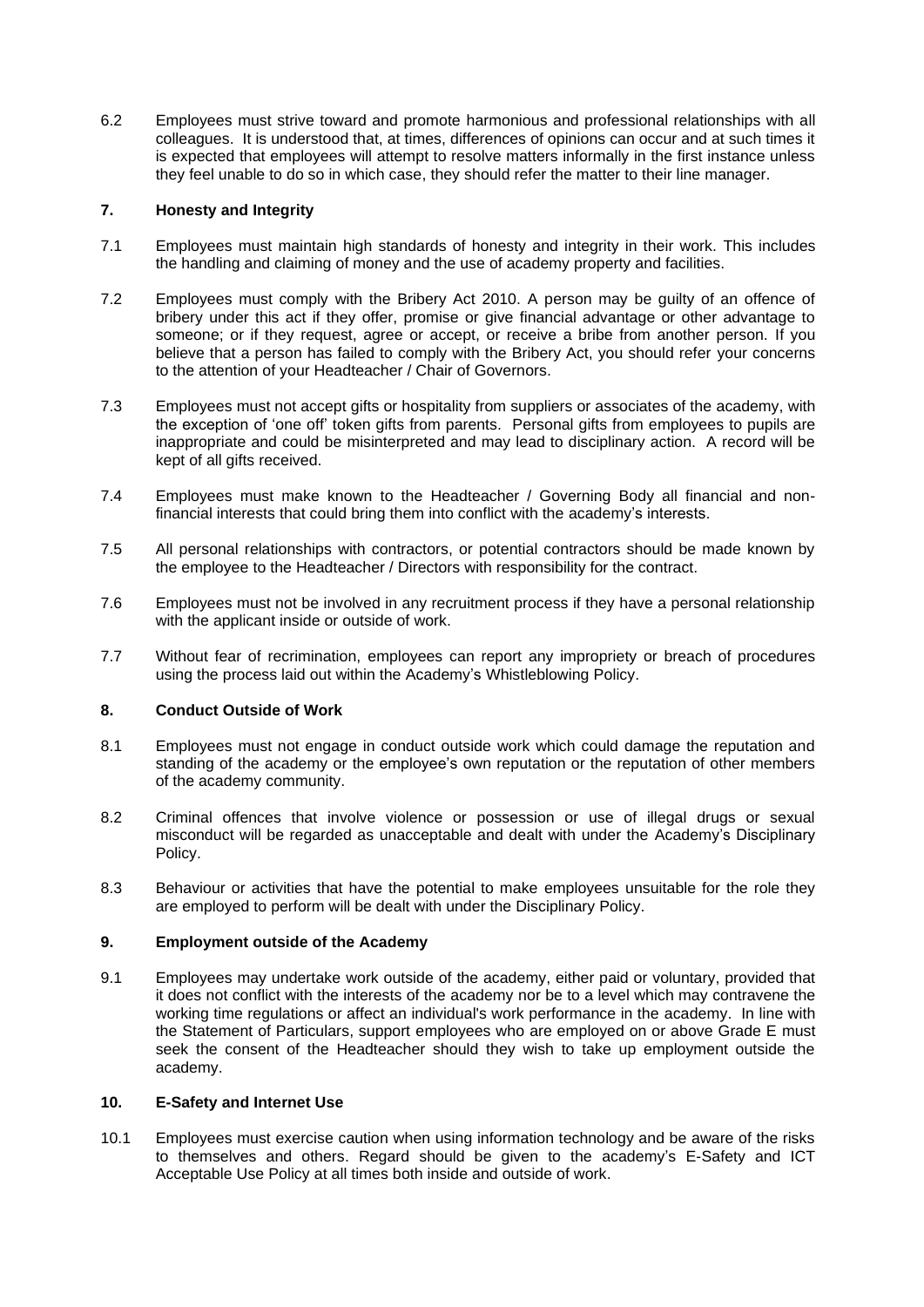- 10.2 Employees must not use equipment belonging to the academy to access pornography; neither should personal equipment containing pornographic images or links to them be brought into the workplace. Doing so will raise serious concerns about the suitability of the employee to continue to work in schools.
- 10.3 Employees must not engage in inappropriate use of social network sites which may bring themselves, the academy, or academy community into disrepute. Employees should ensure that they adopt suitably high security settings on any personal profiles they may have.
- 10.4 Employees must exercise caution in their use of all social media or any other web based presence that they may have, including written content, videos or photographs, and views expressed either directly or by 'liking' certain pages or posts established by others. This may also include the use of dating websites where employees could encounter pupils either with their own profile or acting covertly.
- 10.5 Employees must not link themselves with the academy on any social network site they use unless with prior consent of the Head teacher.
- 10.6 Employees must not respond to negative comments posted online but bring this to the attention of the Headteacher.
- 10.7 Employees must only contact pupils via academy authorised mechanisms. At no time should personal telephone numbers, email addresses or communication routes via personal accounts on social media platforms be used to communicate with pupils.
- 10.8 Employees must report to the Headteacher any contact by a pupil by an inappropriate route.
- 10.9 Photographs/still images or video footage of pupils should only be taken using academy equipment, for purposes authorised by the academy. Any such use should always be transparent and only occur where parental consent has been given. The resultant files from such recording or taking of photographs must be stored in accordance with the academy's procedures on academy equipment.

#### **11. Confidentiality**

- 11.1 Employees must not reveal confidential information about pupils or their parents or carers except to those colleagues who have a professional role in relation to the pupil.
- 11.2 Employees are likely at some point to witness actions which need to be confidential. For example, where a pupil is bullied by another pupil (or by another employee), this needs to be reported and dealt with in accordance with the appropriate academy procedure. It must not be discussed outside the academy, including with the pupil's parent or carer, nor with academy colleagues except with a senior member of staff with the appropriate authority to deal with the matter.

#### **12. Dress and Appearance**

- 12.1 Employees must dress in a manner that is appropriate to a professional role and promotes a professional image.
- 12.2 Employees must not dress in a manner that could be regarded by others as offensive, revealing or sexually provocative.
- 12.3 Employees must not wear clothes with political or other contentious slogans.

#### **13. Adopt the Policy**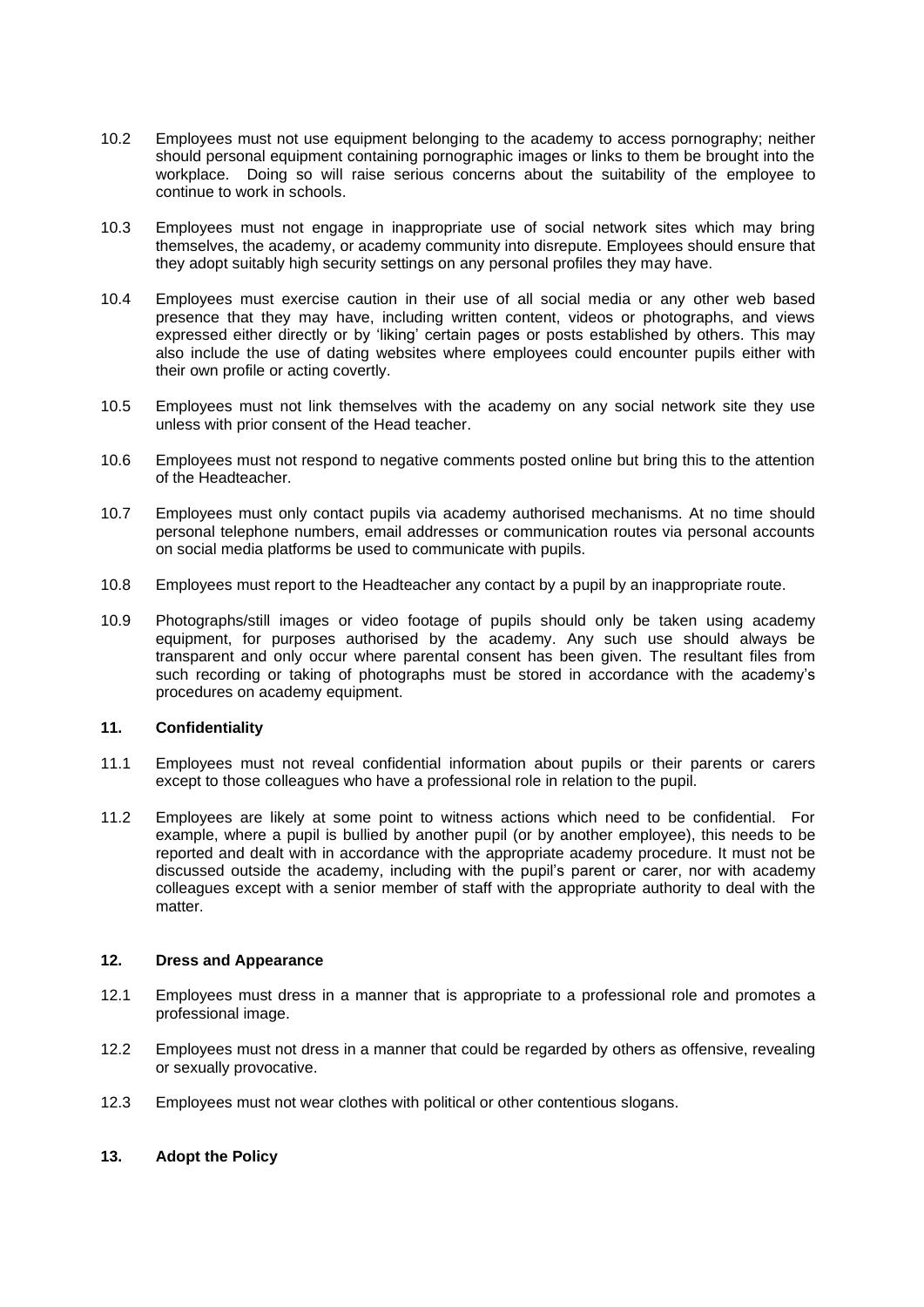## **14. Consultation**

This policy is provided following consultation with trade unions/professional associations and will apply to all employees. Should the Governing Body wish to make changes to this model Code of Conduct, the required consultation must be undertaken with the recognised trade unions/professional associations.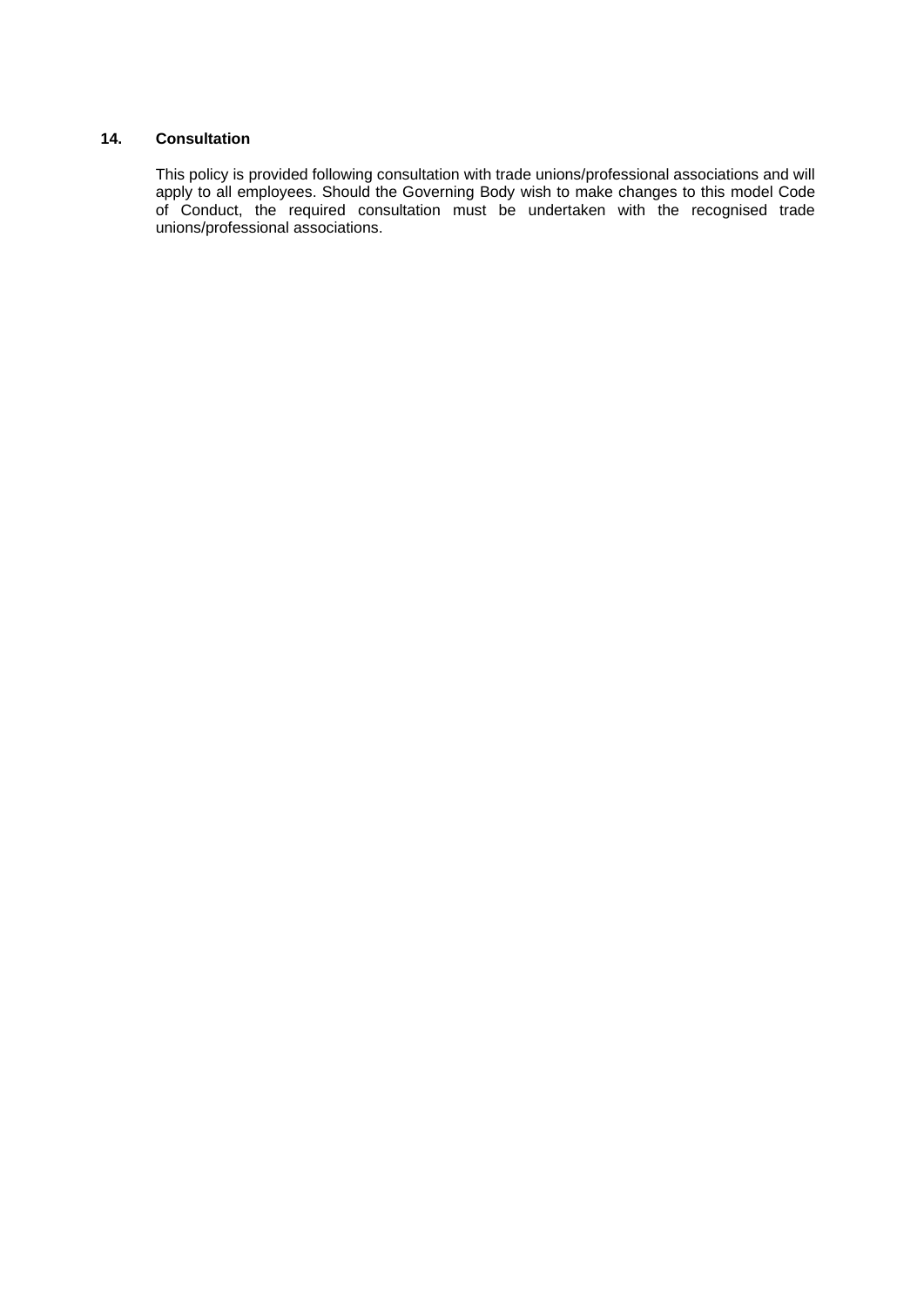## **Appendix 1**

## **Examples of Acceptable Behaviour**

People behave acceptably when they:

- Afford dignity, trust and respect for everyone and themselves;
- Have awareness of the effects of their behaviour on others and only make reasonable and manageable demands;
- Communicate honestly and openly, clearly stating what they need and expect of others;
- Provide and are receptive to honest feedback based on evidence; and
- Challenge discriminatory language and behaviour in an appropriate way.

## **Examples of Unacceptable Behaviour:**

- Using aggressive language, threatening, ridiculing, ignoring people or repeatedly shouting;
- Telephoning people at home unnecessarily (for example, demanding work when the person is absent due to sickness or ill health);
- Focusing only on weaknesses;
- Bringing up details of someone's private life inappropriately;
- Leaving impossibly long lists of tasks and making unreasonable demands;
- Criticising people or maliciously gossiping about them in their absence;
- Ridiculing or demeaning someone picking on them or setting them up to fail;
- Comments or jokes, about distinctive peoples and nationalities;
- Frequent comments about aspects of physical appearance or using forms of address that are demeaning;
- Threatening or implying, without reason, that, as a colleague, you will cause the person to lose his/her job or fail to get a promotion or suffer some other form of career difficulty or financial disadvantage;
- Coercing someone to join the harassment/bullying of another person;
- Excluding or marginalising someone or refusing to engage with them appropriately.

This list is not exhaustive. It is simply a guide to help individuals consider their own and others behaviour and gain understanding of what behaviours are unacceptable in the workplace.

## **Standards Expected of Employees**

The standards expected of all employees include but are not limited to:

- maintaining standards of behaviour in keeping with the interests and standing of the academy. This includes behaviour outside of working hours and in any form that is visible to the public, including social networking or any other electronic medium
- devoting full attention while at work to the duties of their position and in doing so acting with responsibility, good judgement and in good faith
- carrying out any reasonable instructions given by those with authority to do so
- not divulging to any unauthorised person or making personal use of confidential information connected with the academy, either intentionally or through negligent behaviour
- observing the rules, regulations and instructions adopted by the academy
- following appropriate safeguarding procedures
- participating fully in any investigation into alleged incidents and/or allegations including attending meetings as directed
- using electronic communications appropriately
- ensuring that information brought to light as a result of any investigation is treated with discretion
- carrying out their role consistently with any standards set by their appropriate professional body
- taking steps to address any unacceptable behaviour
- treating colleagues and third parties with dignity and respect.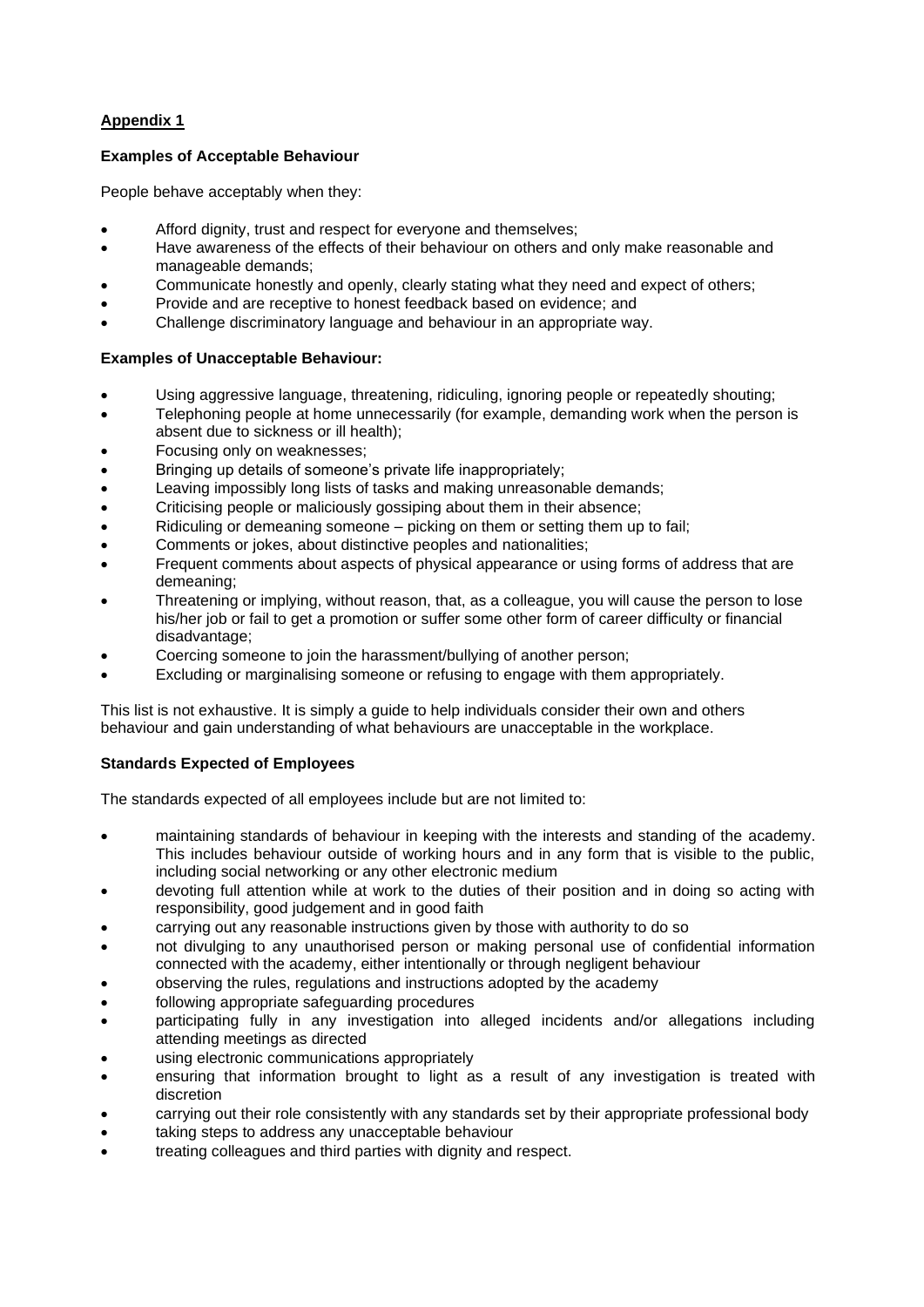In addition to the above, the expectations of those employed in management roles are to:

- ensure the standards expected from all employees are role-modelled, monitored and managed effectively
- effectively manage all applicable statutory and non-statutory obligations
- appropriately manage all alleged incidents and/or allegations.

This list is not exhaustive.

## **Appendix 2**

#### **Relationships with pupils outside of work declaration**

It is recognised that there may be circumstances whereby employees receive a legitimate financial benefit from activities as described in 5.1 of this policy.

Employees must declare any relationship of this nature outside of the academy that they may have with pupils.

| <b>Employee' Name</b> |                               |                        |
|-----------------------|-------------------------------|------------------------|
| <b>Pupil Name</b>     | <b>Nature of Relationship</b> | Self or other employer |
|                       |                               |                        |
|                       |                               |                        |
|                       |                               |                        |
|                       |                               |                        |
|                       |                               |                        |
|                       |                               |                        |
|                       |                               |                        |
|                       |                               |                        |
|                       |                               |                        |

I can confirm that I am fully aware of the code of conduct relating to contact out of work with pupils in line with this policy.

If I am tutoring a pupil outside of the academy, I am aware that the following must be adhered to: -

- I do not, at any point, teach the child in question as part of my daily timetable this is a stipulation of such tutoring
- I emphasise to parents that this is done completely independently of the academy
- No monies come through the academy at any point, informally (e.g. via the child) or formally
- No private tutoring is to take place on academy premises

If I receive a financial benefit from running a club, society or similar I am aware that should not use my position within the academy to recruit pupils to these activities.

I confirm that if these circumstances change at any time, I will complete a new form to ensure the academy is aware of any relationships.

Signed …………………………………………..

Date …………………………………………….

**Once completed, signed and dated, please return this form to the Headteacher**